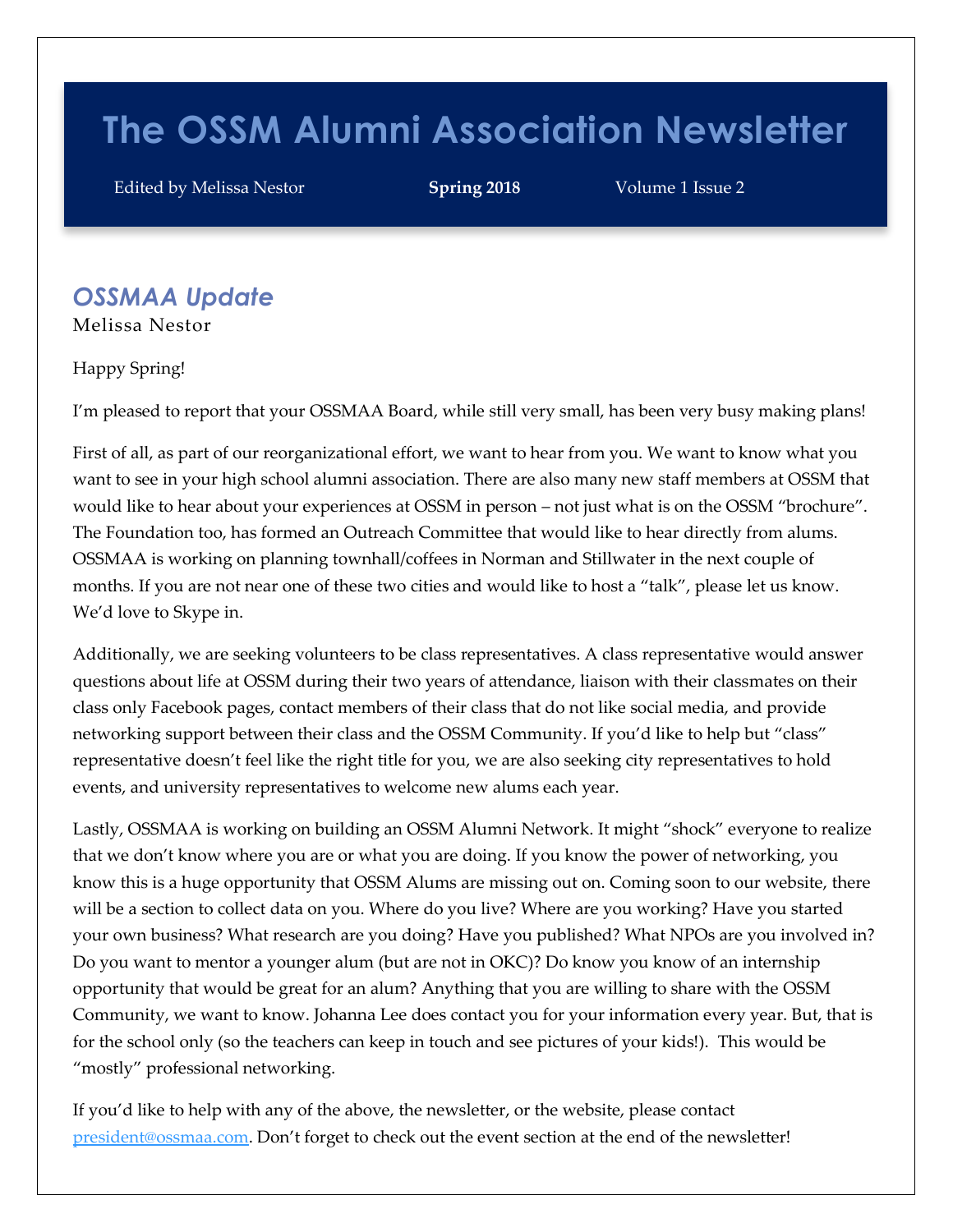## *Dr. Dell and Dr. Samadzadeh Announce Retirement* Melissa Nestor

Two of OSSM's long time faculty members have announced retirement. Dr. Dell (appointed in 1991) and Dr. Samadzadeh (appointed in 1994) will be departing OSSM.

Dr. Dell's retirement party will be held Saturday, May 26<sup>th</sup> from 1:00 to 4:00. It will be in conjunction with the almost summer All Class Reunion and the Welcoming of Co2018 into OSSMAA. A short presentation honoring Dr. Dell will be at 2 o'clock sharp. PAOSSM is co-sponsoring the day's activities and is providing a chocolate fountain. If OSSM runs out of parking, we have permission to use the Oklahoma Blood Institutes (OBI) parking lot. If you think you will probably attend, please RSVP on the OSSMAA Facebook Group Event or t[o president@ossmaa.com.](mailto:president@ossmaa.com) We just need a rough head count for refreshments.

Dr. Samadzadeh's retirement party plans will be announced shortly.

Lastly, OSSMAA is putting together memory books for both outstanding professors. If you have quotes, stories, pictures, thank you notes, etc. you would like us to include in these books, please e-mail your president. If you would like to help put together these books, please also e-mail your president!

## *Spotlight on Alums: Whitley O'Conner* Whitley O'Conner

Growing up, I was always interested in business and entrepreneurial endeavors, but it wasn't until my time at OSSM that my passion for social issues developed while participating in a mentorship at the Oklahoma Center for Nonprofits. Then, while touring Vanderbilt University to visit campus and enroll in classes ahead of my freshmen year, my two passions collided in one moment. Driving near Vanderbilt's campus, I encountered a man selling newspapers on the side of the road. Curious, I purchased a copy and once back at my hotel, began skimming it. I quickly learned that the paper I had purchased, The Contributor, was a street paper, a publication employing individuals experiencing homelessness. I learned that the vendors purchased the newspapers from The Contributor then sold them to the public at an increased rate, providing employment to men and women working to get back on their feet and creating a sustainable revenue stream for the nonprofit newspaper. I learned that this organization was a nonprofit known as a social enterprise – an organization that uses business practices to address social issues - and I found a way to combine my two interests.

Over the next two years at Vanderbilt, I got involved in a couple different startup social enterprises, but the impact The Contributor was having in Nashville continued to stick with me. Outside of employing men and women experiencing homelessness through the sale of their newspaper, they were shining a light on issues of poverty in their articles and building community through the interactions between vendors and customers. They were changing the conversation surrounding homelessness while providing a real solution, and I wanted to bring that to Oklahoma City.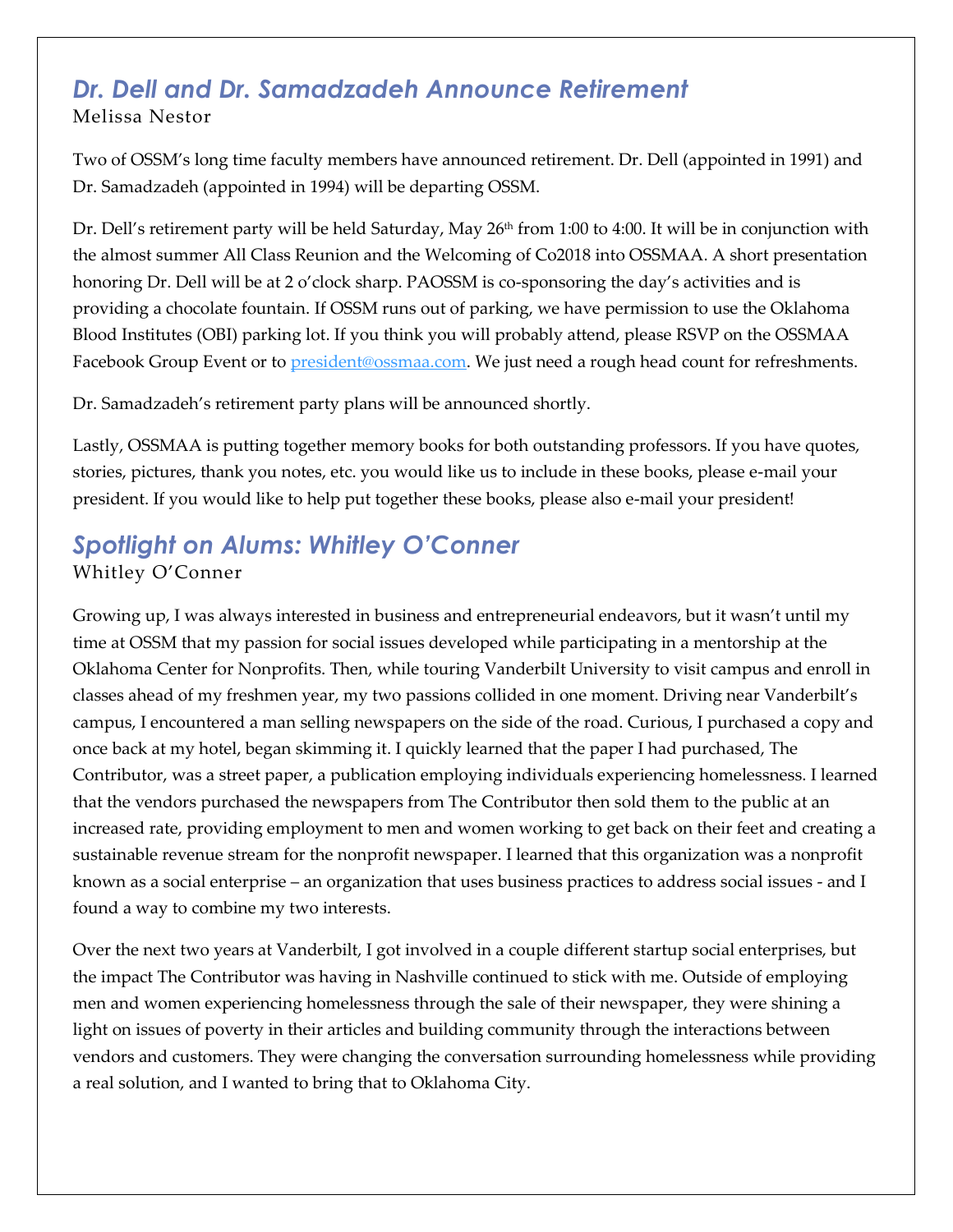Over the next year, I began researching street papers. I learned that The Contributor was one of over 115 similar publications around the world, making up the International Network of Street Papers. I began reaching out to other publications, borrowing from the models that seemed to work best, and building the plan for launching Oklahoma's first street paper, The Curbside Chronicle. Along the way, Mubeen Shakir (OSSM c/o 2010), introduced me to Ranya Forgotson who would become my partner in creating The Curbside Chronicle and my future wife. The summer before my senior year at Vanderbilt, Ranya and I launched The Curbside Chronicle on July 1, 2013.

After graduating from Vanderbilt in May 2014, I returned to Oklahoma City, married Ranya, and began working full-time while running Curbside in my free time. In April 2015, Ranya was hired as the first staff member for Curbside and the publication became an official program of the Homeless Alliance, a nonprofit in Oklahoma City. Over the past nearly five years, Curbside has grown exponentially. Initially running Curbside as volunteers, employing four vendors, and selling 800 magazines/month, Curbside has now grown to employ more than 50 vendors selling 10,000 magazines/month with two full-time staff members (we're currently in the process of hiring a third).

Along the way, Curbside has been recognized with the Oklahoma Innovation Prize, three international journalism awards, an Urban Land Institute award for Community Building, a Google Impact Challenge grant, and an Oklahoma Nonprofit Excellence award for Self-Sufficiency, among others. In 2017, Curbside helped house 39 vendors, ending more than 200 years of combined homelessness. Most importantly, through the thousands of interactions between magazine customers and vendors each month, Curbside has helped reshape the conversation surrounding homelessness in Oklahoma City, breaking down barriers and decreasing stigma.

OSSM has played a major role in my development, both personally and professionally. In fact, the biggest factor in my return to Oklahoma was OSSM and Dr. Manning's continual insistence that OSSM students "go anywhere in the world and get the best education you can, but return to Oklahoma and give back to the state that has given you a world class education," something I took to heart. Since graduation, I have worked in all three sectors – public, private, and nonprofit – including working for my mentor during my time at OSSM. Last year, I even had the opportunity to mentor an OSSM student, Bing Chen (OSSM c/o 2017), while working at the Oklahoma State Capitol. In March, I accepted a job as a Fund Development Specialist at the Homeless Alliance where I am able to give back to Oklahoma City while continuing to grow The Curbside Chronicle.

## *PAOSSM Corner*

#### Catherine Armitage

I encourage Alumni to attend any of our upcoming events or meetings.

#### PARENTS:

PAOSSM membership is automatic but donations are at an all-time high of 85% of families participating.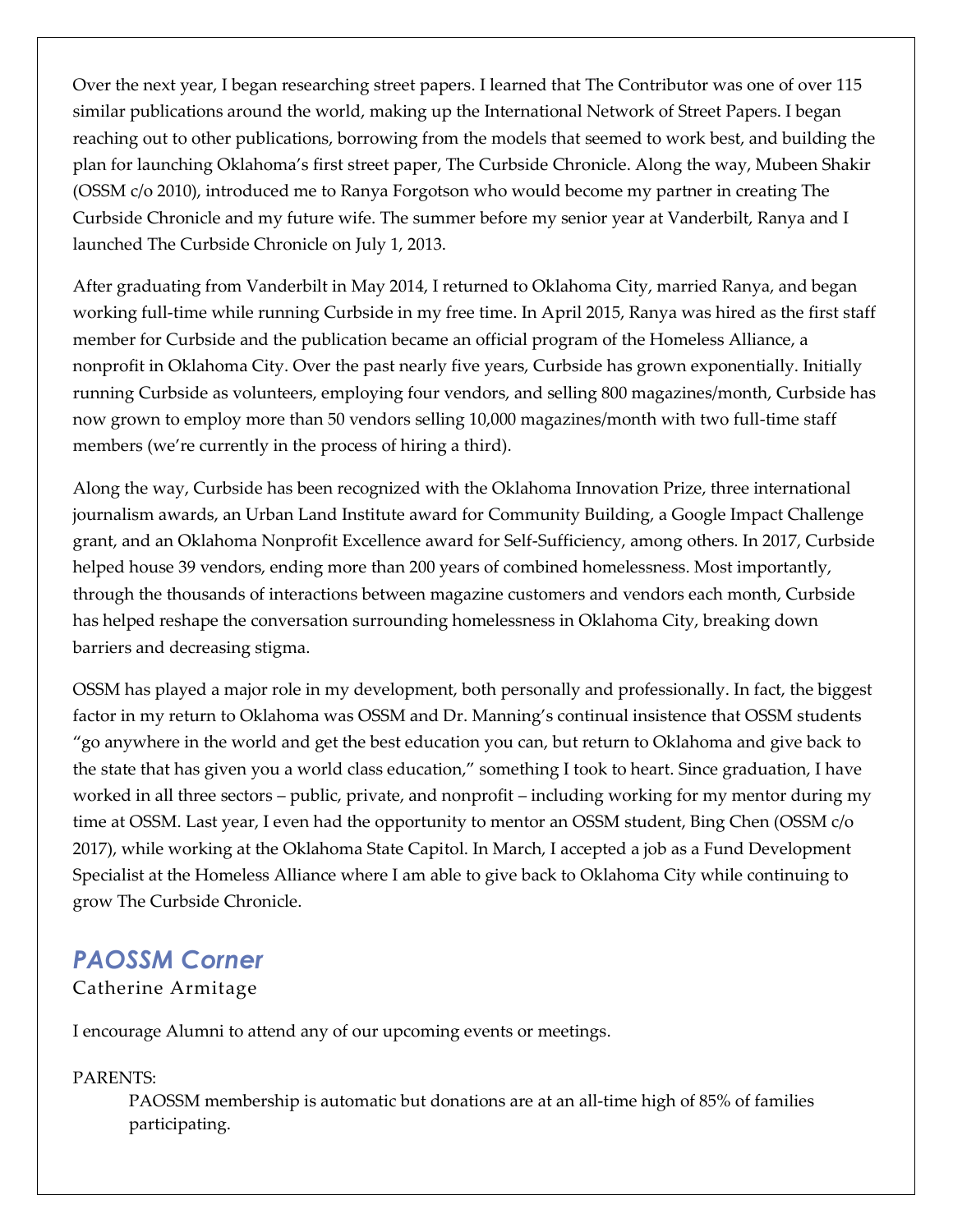Parents loved the Inaugural Governor's Scholar presentation ceremony in January.

#### HEALTHY STRESS RELIEF:

Yoga continues monthly & daily during exams.

#### GOAL:

Offer students an immersive language experience in each language offered at OSSM.

**Chinese**: Hefner Initiative is thriving – all expenses paid for 2 OSSM students (courtesy of Hefners). Beijing High School #4 (our sister school) had another successful 3 week visit in January.

**French**: Barbara Thompson, Elizabeth Farabee, and Catherine Armitage, alongside the OKC Alliance Francaise are working on establishing a partnership w/Marie Curie Institute of Technology outside Paris.

**German**: Prestigious GAPP (German program) - 9 students w/Prof McCargish journey to Stuttgart in June

**Japanese**: Board Member, Lloyd Hardin is the OKC Honorary Consul to Japan and their exchange program "Wings of Rotary" is successful and has hosted many OSSM students most recently Enrique Thompson.

**Latin**: Junior Classical League welcomes OSSM students to their summer conference.

**Spanish**: anecdotal evidence that students can easily practice this world language in OKC

#### LEADERSHIP:

2 OSSM Students are currently Club 29 Jr. Rotarians!

Discussions with the following about Teen Board Experiences for OSSM students: Oklahoma Hall of Fame and the Respect Diversity Institute

#### STUDENT EVENTS:

Students LOVED the 1/15 Thunder Game (thank you Meinders Family for support this outing annually)

All Students journeyed to the Armstrong on 1/16 for a Bela Fleck (world famous violinist) concert (tickets supplied by PAOSSM). Thank you to the school for providing transport.

Home High School Appreciation (3/2) – seniors invite the teacher that changed their life - great job Keli Neese and Liz Heigle for putting this together!

#### UPCOMING OSSM EVENTS SPONSORED BY PAOSSM:

4/17 General meeting – will include a lesson in aromatherapy for stress relief 4/21 PROM! Petroleum Club – Brickopolis for After Party  $5/26$ <sup>th</sup> Graduation (10am) – Reception at school 1-4pm with Chocolate Fountain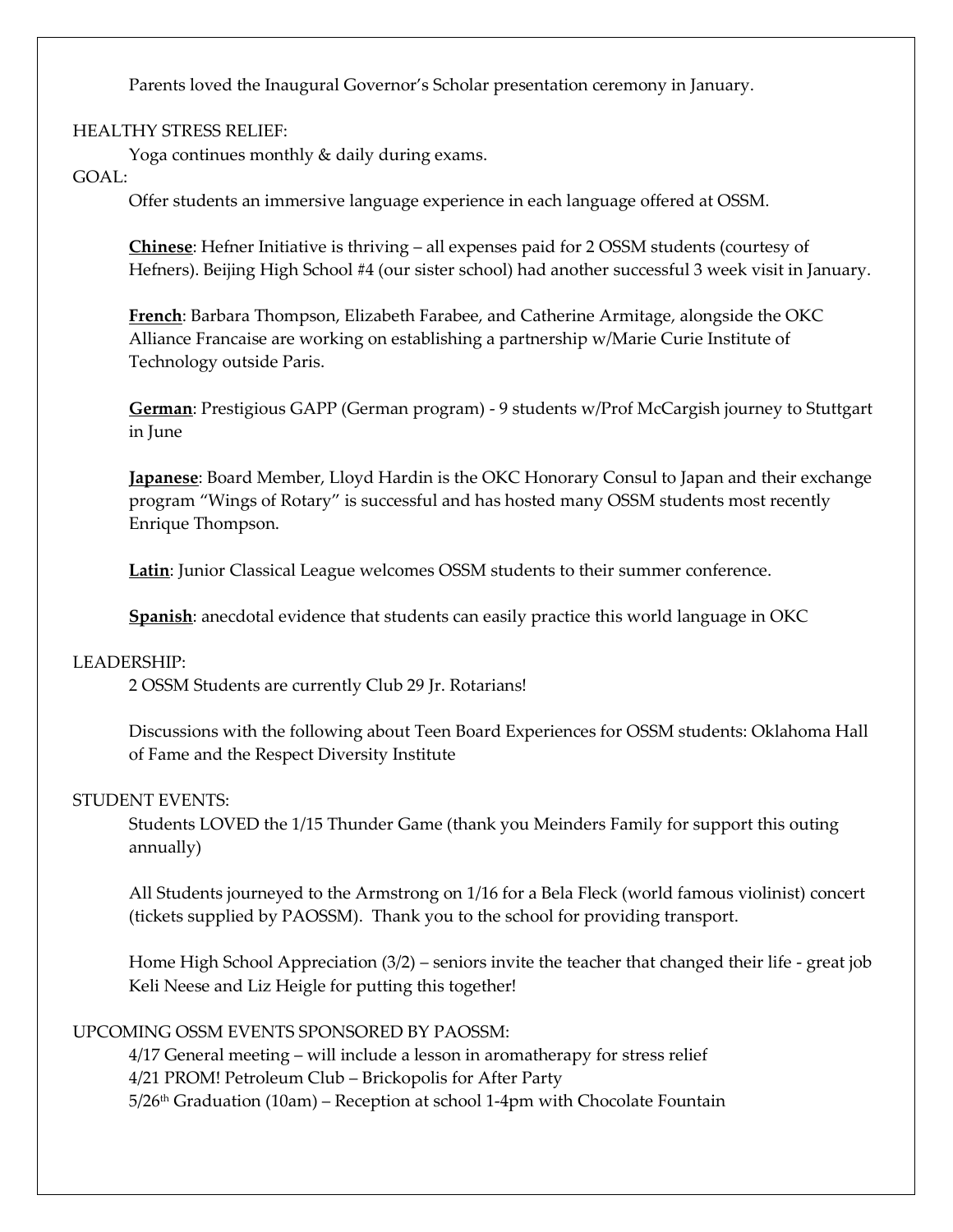## *Upcoming Events (aka Your Participation is Requested!!!)*

• • •

#### **Friday, April 20th, 4:30pm: Volleyball Game**

Last year's Volleyball Tournament was such a success, we're going to do it again! If you are interested in being on the team, e-mail your president.

#### • • •

#### **Tuesday, April 24th 4:30pm - 6:30pm: Legislative Picnic**

It's Picnic time. You never know who might be coming for a visit. If you happen to be in the area, stop by the OSSM campus for an interesting time. For more information contact Liz Heigle [\(liz.heigle@ossm.edu\)](mailto:liz.heigle@ossm.edu).

#### • • •

#### **Thursday, May 3rd, afternoon: College Kick-Off (OSSM Signing Day)**

In a first for OSSM, there will be a College Reveal Pep Rally! Come out and wish the new graduates luck! Additionally, College Counselor Cynthia Parish is seeking a few alums to speak about their college experiences for about five minutes each. These speeches could include what you wish you had known before you got to college, how your studies (and career) took a different path, or even just how OSSM helped you. Please contact Cynthia (cynthia.parish@ossm.edu) or your president if you are interested in speaking.

Lastly, soon there will be a list of schools posted on Facebook where co18 will be going. If you attended (or attending) one of those schools and wish to write the future attendees a letter, please contact us!

#### • • •

#### **Thursday, May 3rd: Art Auction**

OSSM's Fine Arts Fundraiser will held in the Art Hall. For more information or to buy something, contact Kelly Chaves (kelly.chaves@ossm.edu)

• • •

**Saturday, May 26th 1:00 – 4:00pm: All-Class Reunion & Dr. Dell's Retirement Party** The presentation for Dr. Dell starts at 2 o'clock sharp. Hope to see everyone there. RSVP on Facebook or to <u>president@ossmaa.com</u>. (I need a rough head count for refreshments^\_^)